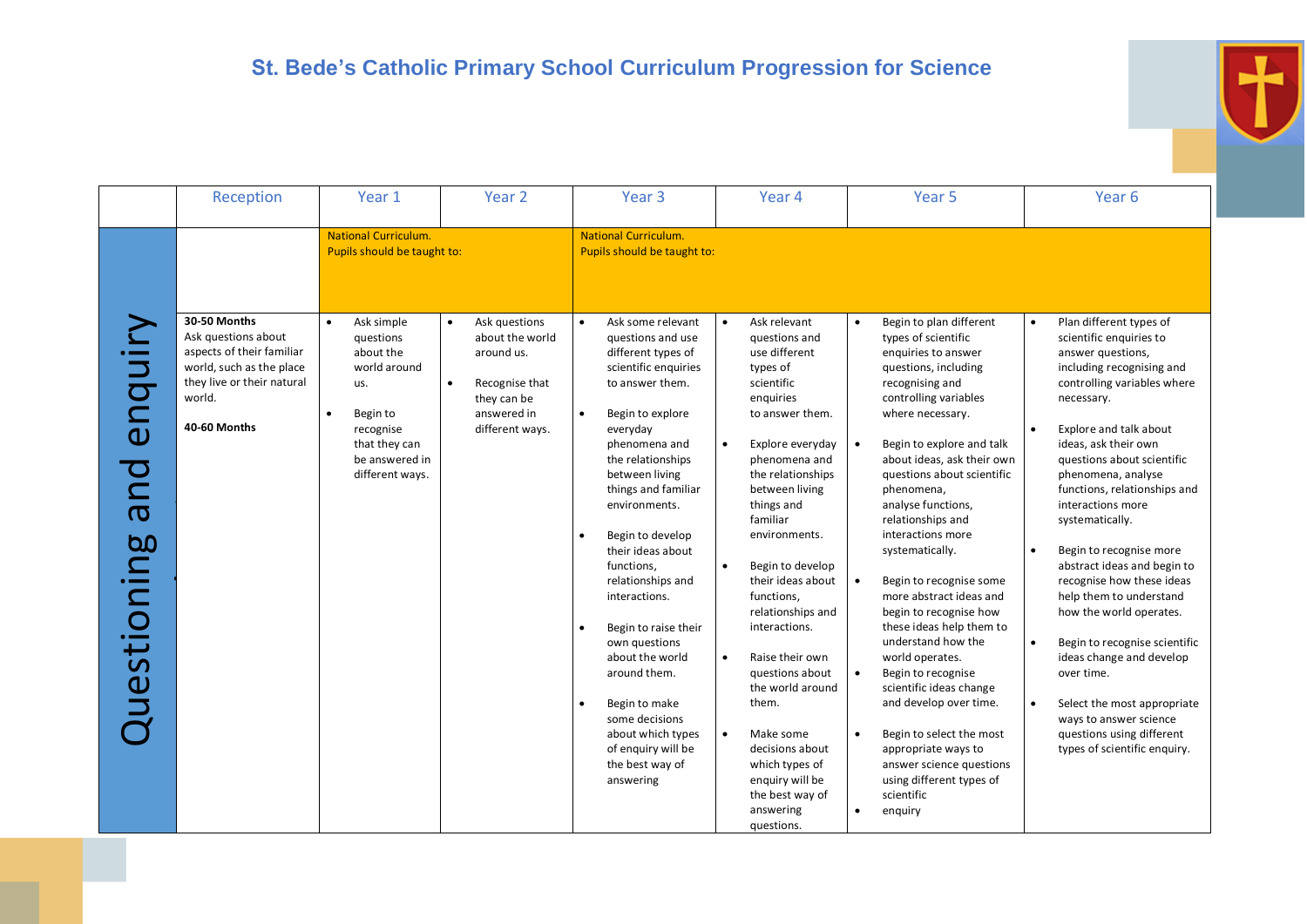|                                                                                                                                                                                                                                          | Reception                                                                                                                                                                                                                                                                                                                                                                                                                                                                                                                                                                                                 | Year 1                                                                                                                                                                                                                                                                                                                                                                                                                                                                                                                                                                                                                                 | Year <sub>2</sub>                                                                                                                                                                                                                                                                                                                                                                                                                                                                                                                                                                                                                               | Year <sub>3</sub>                                                                                                                                                                                                                                                                                                                                                                                                                                                                                                                                                                                                                                                                                                                 | Year 4                                                                                                                                                                                                                                                                                                                                                                                                                                                                                                                                                                                                                                                  | Year <sub>5</sub>                                                                                                                                                                                                                                                                                                                                                                                                                                                                                                                                                                                                                                                        | Year <sub>6</sub>                                                                                                                                                                                                                                                                                                                                                                                                                           |
|------------------------------------------------------------------------------------------------------------------------------------------------------------------------------------------------------------------------------------------|-----------------------------------------------------------------------------------------------------------------------------------------------------------------------------------------------------------------------------------------------------------------------------------------------------------------------------------------------------------------------------------------------------------------------------------------------------------------------------------------------------------------------------------------------------------------------------------------------------------|----------------------------------------------------------------------------------------------------------------------------------------------------------------------------------------------------------------------------------------------------------------------------------------------------------------------------------------------------------------------------------------------------------------------------------------------------------------------------------------------------------------------------------------------------------------------------------------------------------------------------------------|-------------------------------------------------------------------------------------------------------------------------------------------------------------------------------------------------------------------------------------------------------------------------------------------------------------------------------------------------------------------------------------------------------------------------------------------------------------------------------------------------------------------------------------------------------------------------------------------------------------------------------------------------|-----------------------------------------------------------------------------------------------------------------------------------------------------------------------------------------------------------------------------------------------------------------------------------------------------------------------------------------------------------------------------------------------------------------------------------------------------------------------------------------------------------------------------------------------------------------------------------------------------------------------------------------------------------------------------------------------------------------------------------|---------------------------------------------------------------------------------------------------------------------------------------------------------------------------------------------------------------------------------------------------------------------------------------------------------------------------------------------------------------------------------------------------------------------------------------------------------------------------------------------------------------------------------------------------------------------------------------------------------------------------------------------------------|--------------------------------------------------------------------------------------------------------------------------------------------------------------------------------------------------------------------------------------------------------------------------------------------------------------------------------------------------------------------------------------------------------------------------------------------------------------------------------------------------------------------------------------------------------------------------------------------------------------------------------------------------------------------------|---------------------------------------------------------------------------------------------------------------------------------------------------------------------------------------------------------------------------------------------------------------------------------------------------------------------------------------------------------------------------------------------------------------------------------------------|
|                                                                                                                                                                                                                                          |                                                                                                                                                                                                                                                                                                                                                                                                                                                                                                                                                                                                           | <b>National Curriculum.</b><br>Pupils should be taught to:                                                                                                                                                                                                                                                                                                                                                                                                                                                                                                                                                                             |                                                                                                                                                                                                                                                                                                                                                                                                                                                                                                                                                                                                                                                 | <b>National Curriculum</b><br>Pupils should be taught to:                                                                                                                                                                                                                                                                                                                                                                                                                                                                                                                                                                                                                                                                         |                                                                                                                                                                                                                                                                                                                                                                                                                                                                                                                                                                                                                                                         |                                                                                                                                                                                                                                                                                                                                                                                                                                                                                                                                                                                                                                                                          |                                                                                                                                                                                                                                                                                                                                                                                                                                             |
| auring<br><b>bo</b><br>$\blacksquare$<br>$\mathsf{C}$<br>mea <sup>®</sup><br>$\overline{\mathsf{W}}$<br>$\mathbf 0$<br>$\mathcal{L}$<br>┿<br>rving<br>$\overline{\phantom{0}}$<br>$\mathbf  \omega$<br>$\boldsymbol{\sigma}$<br>bse<br>൧ | 30-50 Months<br>$\bullet$<br>To observe the<br>effects of physical<br>activity on their<br>bodies.<br>To talk about<br>$\bullet$<br>some of the<br>things they have<br>observed, such as<br>plants, animals,<br>natural and found<br>objects.<br>To talk about why<br>$\bullet$<br>things happen<br>and how things<br>work.<br>To develop an<br>understanding of<br>growth, decay and<br>changes over<br>time.<br>To show care and<br>concern for living<br>things and the<br>environment.<br><b>Early Learning</b><br>$\bullet$<br>Goal<br>To look closely at<br>similarities,<br>patters and<br>change. | $\bullet$<br>Begin to observe<br>closely, using simple<br>equipment.<br>$\bullet$<br>Use simple<br>observations and<br>ideas to suggest<br>answers to questions.<br>$\bullet$<br>To observe simple<br>changes over time<br>and, with guidance,<br>begin to notice<br>patterns and<br>relationships.<br>To say what I am<br>$\bullet$<br>looking for and what I<br>am measuring.<br>$\bullet$<br>To know how to use<br>simple equipment<br>safely.<br>Use simple<br>measurements and<br>equipment with<br>support (eg hand<br>lenses and egg<br>timers)<br>Begin to progress<br>from non-standard<br>units, reading cm,<br>m, cl, l, °C | Observe closely,<br>$\bullet$<br>using simple<br>equipment.<br>Use observations<br>and ideas to<br>suggest answers to<br>questions.<br>To observe<br>$\bullet$<br>changes over time<br>and, with guidance,<br>begin to notice<br>patterns and<br>relationships.<br>To say what I am<br>$\bullet$<br>looking for and<br>what I am measuring.<br>To know how to<br>$\bullet$<br>use simple<br>equipment safely Use<br>simple<br>measurements and<br>equipment with<br>increasing<br>independence (eg<br>hand lenses and egg<br>timers)<br>Begin to progress<br>$\bullet$<br>from non-standard<br>units, reading mm,<br>cm, m, ml, l, $^{\circ}$ C | Begin to make<br>$\bullet$<br>systematic and<br>careful observations<br>and, where<br>appropriate, take<br>accurate<br>measurements using<br>standard units, using<br>a range of<br>equipment, including<br>thermometers and<br>data loggers.<br>$\bullet$<br>Begin to look for<br>naturally occurring<br>patterns and<br>relationships and<br>decide what data to<br>collect to identify<br>them.<br>Help to make<br>$\bullet$<br>decisions about what<br>observations to<br>make, how long to<br>make them for and<br>the type of simple<br>equipment that<br>might be used.<br>$\bullet$<br>Learn to use some<br>new equipment<br>appropriately (eg<br>data loggers).<br>Begin to see a<br>$\bullet$<br>pattern in my results. | Make systematic and<br>careful observations<br>and, where<br>appropriate, take<br>accurate<br>measurements using<br>standard units, using<br>a range of<br>equipment, including<br>thermometers and<br>data loggers.<br>Begin to look for<br>naturally occurring<br>patterns and<br>relationships and<br>decide what data to<br>collect to identify<br>them.<br>$\bullet$<br>Help to make<br>decisions about what<br>observations to<br>make, how long to<br>make them for and<br>the type of simple<br>equipment that<br>might be used.<br>Learn to use new<br>equipment<br>appropriately (eg<br>data loggers).<br>Can see a pattern in<br>my results. | Begin to take<br>$\bullet$<br>measurements, using<br>a range of scientific<br>equipment, with<br>increasing accuracy<br>and precision, taking<br>repeat readings<br>where appropriate.<br>Begin to identify<br>patterns that might<br>be found in the<br>natural environment.<br>Begin to make their<br>$\bullet$<br>own decisions about<br>what observations to<br>make, what<br>measurements to use<br>and how long o make<br>them for and<br>whether to repeat<br>them.<br>Choose the most<br>$\bullet$<br>appropriate<br>equipment and<br>explain how to use it<br>accurately.<br>Begin to interpret<br>data and find<br>patterns.<br>Select equipment on<br>my own. | Take<br>measureme<br>nts, using a<br>range of<br>scientific<br>equipment,<br>with<br>increasing<br>accuracy<br>and<br>precision,<br>taking<br>repeat<br>readings<br>where<br>appropriate.<br>Identify<br>patterns<br>that might<br>be found in<br>the natural<br>environment<br>Make their<br>$\bullet$<br>own<br>decisions<br>about what<br>observations<br>to make,<br>what<br>measureme<br>nts to use<br>and how<br>long to<br>make them |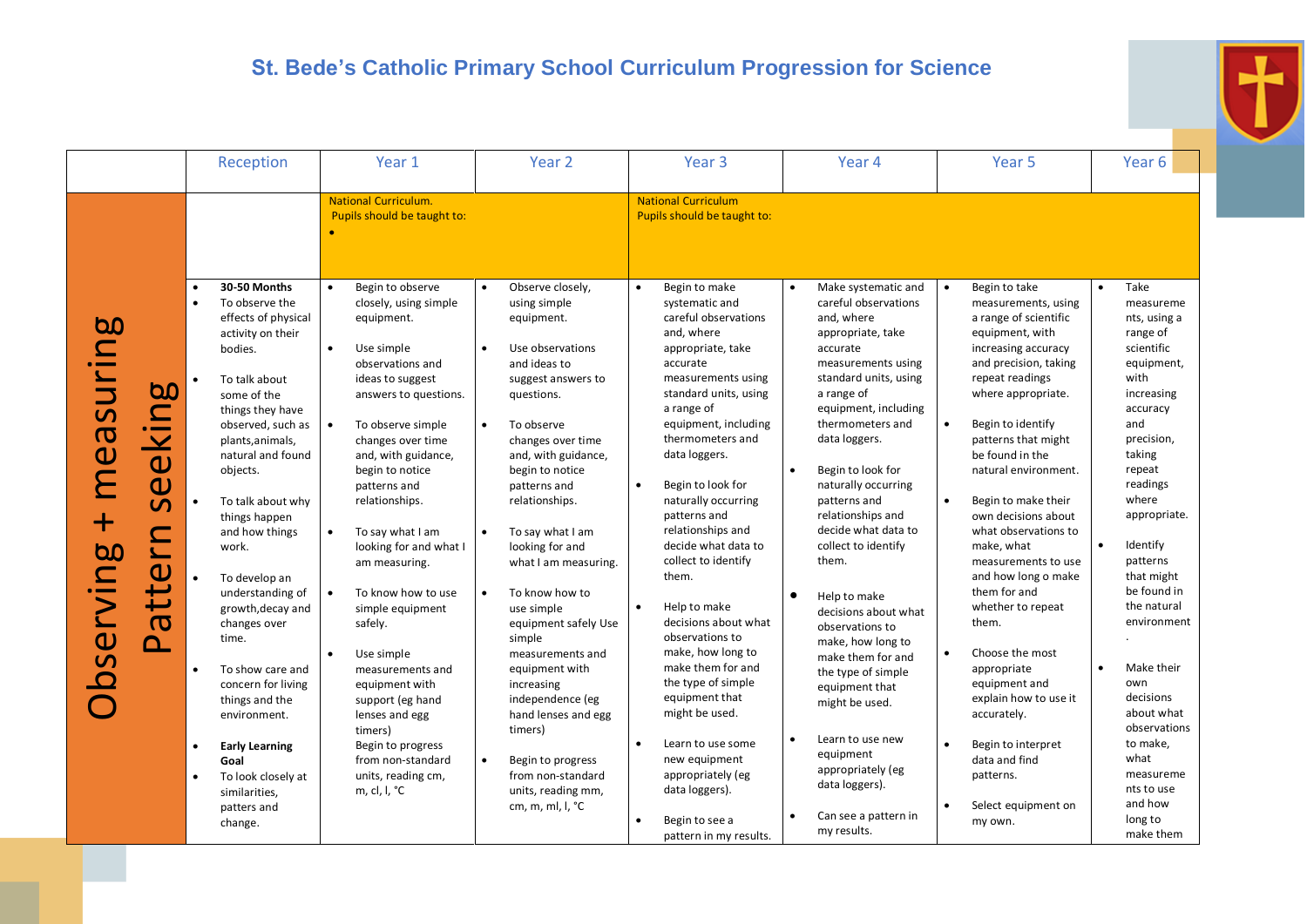|  |  | $\bullet$ | Begin to choose from<br>a selection of<br>equipment.                                                            | $\bullet$ | Can choose from a<br>selection of<br>equipment.                                                            | $\bullet$ | Can make a set of<br>observations and say<br>what the interval and<br>range are.                                                                                      |           | for and<br>whether to<br>repeat<br>them.                                                      |
|--|--|-----------|-----------------------------------------------------------------------------------------------------------------|-----------|------------------------------------------------------------------------------------------------------------|-----------|-----------------------------------------------------------------------------------------------------------------------------------------------------------------------|-----------|-----------------------------------------------------------------------------------------------|
|  |  | $\bullet$ | Begin to observe and<br>measure accurately<br>using standard units<br>including time in<br>minutes and seconds. | $\bullet$ | Can observe and<br>measure accurately<br>using standard units<br>including time in<br>minutes and seconds. | $\bullet$ | Begin to take<br>accurate and precise<br>measurements $- N$ , g,<br>kg, mm, cm, mins,<br>seconds, cm <sup>2</sup> V, km/h,<br>m per sec, m/ sec<br>Graphs - pie, line | $\bullet$ | Choose the<br>most<br>appropriate<br>equipment<br>and explain<br>how to use<br>it accurately. |
|  |  |           |                                                                                                                 |           |                                                                                                            |           |                                                                                                                                                                       | $\bullet$ | Can<br>interpret<br>data and<br>find<br>patterns.                                             |
|  |  |           |                                                                                                                 |           |                                                                                                            |           |                                                                                                                                                                       | $\bullet$ | Select<br>equipment<br>on my own.                                                             |
|  |  |           |                                                                                                                 |           |                                                                                                            |           |                                                                                                                                                                       | $\bullet$ | Can make a<br>set of<br>observations<br>and say<br>what the<br>interval and<br>range are.     |
|  |  |           |                                                                                                                 |           |                                                                                                            |           |                                                                                                                                                                       | $\bullet$ | Accurate<br>and precise<br>measureme<br>$nts - N, g,$<br>kg, mm, cm,<br>mins,<br>seconds,     |
|  |  |           |                                                                                                                 |           |                                                                                                            |           |                                                                                                                                                                       |           | cm <sup>2</sup> V, km/h,<br>m per sec,<br>m/sec<br>$Graphs -$<br>pie, line, bar<br>(Year 6)   |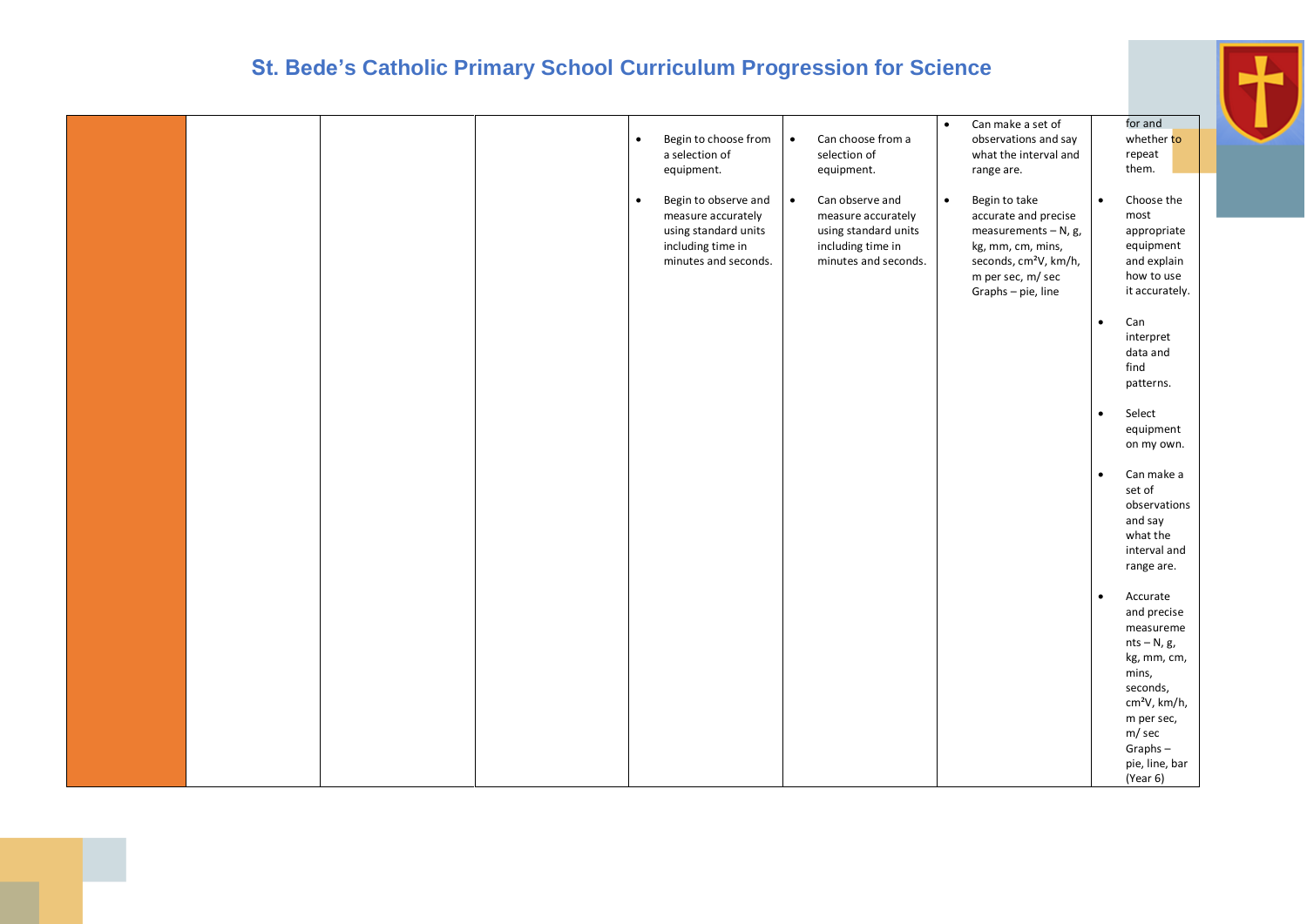|              | Reception | Year 1                                                                                                                                                                             | Year <sub>2</sub>                                                                                                                                                          | Year <sub>3</sub>                                                                                                                                                                                                                                                                  | Year 4                                                                                                                                                                                                                                                    | Year <sub>5</sub>                                                                                                                                                                                                                                                                                                                                                                                                | Year 6                                                                                                                                                                                                                                                                                                                                                                                                            |
|--------------|-----------|------------------------------------------------------------------------------------------------------------------------------------------------------------------------------------|----------------------------------------------------------------------------------------------------------------------------------------------------------------------------|------------------------------------------------------------------------------------------------------------------------------------------------------------------------------------------------------------------------------------------------------------------------------------|-----------------------------------------------------------------------------------------------------------------------------------------------------------------------------------------------------------------------------------------------------------|------------------------------------------------------------------------------------------------------------------------------------------------------------------------------------------------------------------------------------------------------------------------------------------------------------------------------------------------------------------------------------------------------------------|-------------------------------------------------------------------------------------------------------------------------------------------------------------------------------------------------------------------------------------------------------------------------------------------------------------------------------------------------------------------------------------------------------------------|
|              |           |                                                                                                                                                                                    |                                                                                                                                                                            | <b>National Curriculum</b><br>Pupils should be taught to:                                                                                                                                                                                                                          |                                                                                                                                                                                                                                                           |                                                                                                                                                                                                                                                                                                                                                                                                                  |                                                                                                                                                                                                                                                                                                                                                                                                                   |
| nvestigating |           | Perform simple tests<br>with support.<br>To begin to discuss<br>my ideas about how<br>to find things out.<br>To begin to say what<br>$\bullet$<br>happened in my<br>investigation. | Perform simple tests.<br>$\bullet$<br>To discuss my ideas<br>$\bullet$<br>about how to find<br>things out.<br>To say what<br>$\bullet$<br>happened in my<br>investigation. | Set up some simple<br>$\bullet$<br>practical enquiries,<br>comparative and fair<br>tests.<br>Begin to recognise<br>$\bullet$<br>when a simple fair test<br>is necessary and help to<br>decide how to set it up.<br>Begin to think of more<br>$\bullet$<br>than one variable factor | Set up simple<br>$\bullet$<br>practical enquiries,<br>comparative and<br>fair tests.<br>Recognise when a<br>$\bullet$<br>simple fair test is<br>necessary and help<br>to decide how to<br>set it up.<br>Can think of more<br>than one variable<br>factor. | Begin to use test<br>$\bullet$<br>results to make<br>predictions to set<br>up further<br>comparative and<br>fair tests.<br>Begin to recognise<br>when and how to<br>set up comparative<br>and fair tests and<br>explain which<br>variables need to<br>be controlled and<br>why.<br>Begin to suggest<br>improvements to<br>my method and<br>give reasons.<br>Begin to decide<br>when it is<br>appropriate to do a | Use test results<br>$\bullet$<br>to make<br>predictions to set<br>up further<br>comparative and<br>fair tests.<br>Recognise when<br>and how to set<br>up comparative<br>and fair tests and<br>explain which<br>variables need to<br>be controlled<br>and why.<br>Suggest<br>$\bullet$<br>improvements to<br>my method and<br>give reasons.<br>Decide when it is<br>$\bullet$<br>appropriate to<br>do a fair test. |

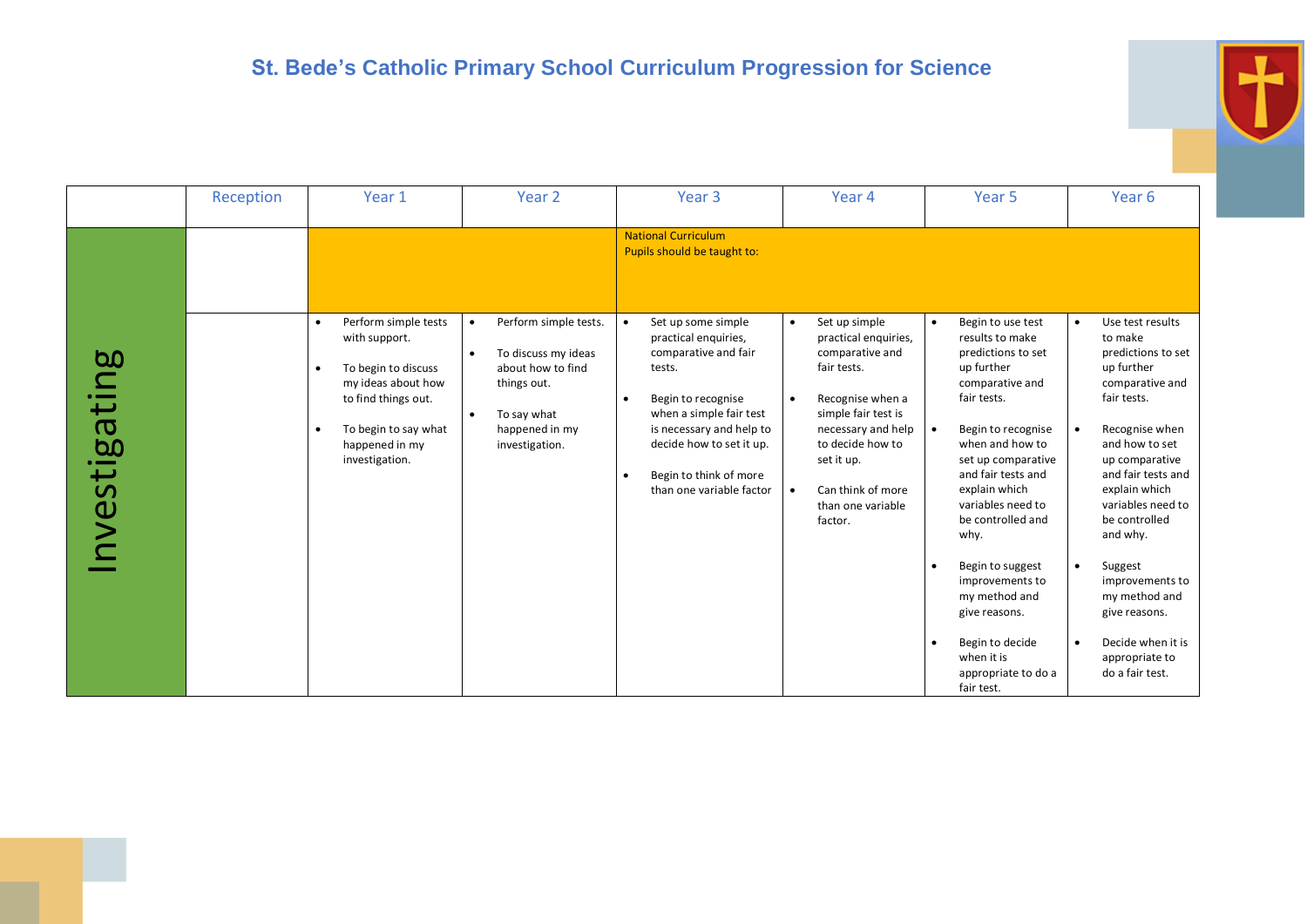|                                                                         | Reception | Year 1                                                                                                                                                                                                                                                                                                                                                                                         | Year 2                                                                                                                                                                                                                                                                             | Year <sub>3</sub>                                                                                                                                                                                                                                                                                                                                                                                            | Year 4                                                                                                                                                                                                                                                                                                                                         | Year <sub>5</sub>                                                                                                                                                                                                                                                                                                                                    | Year <sub>6</sub>                                                                                                                                                                                                                           |
|-------------------------------------------------------------------------|-----------|------------------------------------------------------------------------------------------------------------------------------------------------------------------------------------------------------------------------------------------------------------------------------------------------------------------------------------------------------------------------------------------------|------------------------------------------------------------------------------------------------------------------------------------------------------------------------------------------------------------------------------------------------------------------------------------|--------------------------------------------------------------------------------------------------------------------------------------------------------------------------------------------------------------------------------------------------------------------------------------------------------------------------------------------------------------------------------------------------------------|------------------------------------------------------------------------------------------------------------------------------------------------------------------------------------------------------------------------------------------------------------------------------------------------------------------------------------------------|------------------------------------------------------------------------------------------------------------------------------------------------------------------------------------------------------------------------------------------------------------------------------------------------------------------------------------------------------|---------------------------------------------------------------------------------------------------------------------------------------------------------------------------------------------------------------------------------------------|
| reporting<br>$\mathbf{\Omega}$<br><b>b.0</b><br>pue<br>$\equiv$<br>find |           | <b>National Curriculum</b><br>Pupils should be taught to:<br>Gather and record<br>$\bullet$<br>data with some adult<br>support, to help in<br>answering questions.<br>Begin to record<br>$\bullet$<br>simple data.<br>Begin to record and<br>$\bullet$<br>communicate their<br>findings in a range of<br>ways.<br>Can show my results<br>$\bullet$<br>in a simple table that<br>my teacher has | Gather and record<br>$\bullet$<br>data to help in<br>answering questions.<br>$\bullet$<br>Record simple data.<br>$\bullet$<br>Record and<br>communicate their<br>findings in a range of<br>ways.<br>Can show my results<br>$\bullet$<br>in a table that my<br>teacher has provided | <b>National Curriculum</b><br>Pupils should be taught to:<br>Gather, record, and<br>$\bullet$<br>begin to classify and<br>present data in a<br>variety of ways to<br>help in answering<br>questions.<br>Begin to record<br>$\bullet$<br>findings using simple<br>scientific language,<br>drawings, labelled<br>diagrams, keys, bar<br>charts and tables.<br>Begin to report on<br>$\bullet$<br>findings from | Gather, record,<br>$\bullet$<br>classify and present<br>data in a variety of<br>ways to help in<br>answering questions.<br>Record findings using<br>$\bullet$<br>simple scientific<br>language, drawings,<br>labelled diagrams,<br>keys, bar charts and<br>tables.<br>Report on findings<br>$\bullet$<br>from enquiries,<br>including oral and | Begin to record data<br>$\bullet$<br>and results of<br>increasing complexity<br>using scientific<br>diagrams and labels,<br>classification keys,<br>tables and bar and<br>line graphs.<br>$\bullet$<br>Begin to report and<br>present findings from<br>enquiries.<br>Begin to decide how<br>$\bullet$<br>to record data from a<br>choice of familiar | Record data<br>$\bullet$<br>and results<br>of increasing<br>complexity<br>using<br>scientific<br>diagrams<br>and labels,<br>classification<br>keys, tables<br>and bar and<br>line graphs.<br>Report and<br>$\bullet$<br>present<br>findings |
| Recording                                                               |           | provided                                                                                                                                                                                                                                                                                                                                                                                       |                                                                                                                                                                                                                                                                                    | enquiries, including<br>oral and written<br>explanations, displays<br>or presentations of<br>results and<br>conclusions.<br>Begin to use notes,<br>$\bullet$<br>simple tables and<br>standard units and<br>help to decide how to<br>record and analyse<br>their data.<br>Begin to record<br>results in tables and<br>bar charts.                                                                             | written explanations,<br>displays or<br>presentations of<br>results and<br>conclusions.<br>Use notes, simple<br>tables and standard<br>units and help to<br>decide how to record<br>and analyse their<br>data.<br>Can record results in<br>tables and bar charts.                                                                              | approaches.<br>Begin to choose how<br>$\bullet$<br>best to present data.                                                                                                                                                                                                                                                                             | from<br>enquiries.<br>Decide how<br>$\bullet$<br>to record<br>data from a<br>choice of<br>familiar<br>approaches.<br>Can choose<br>how best to<br>present data                                                                              |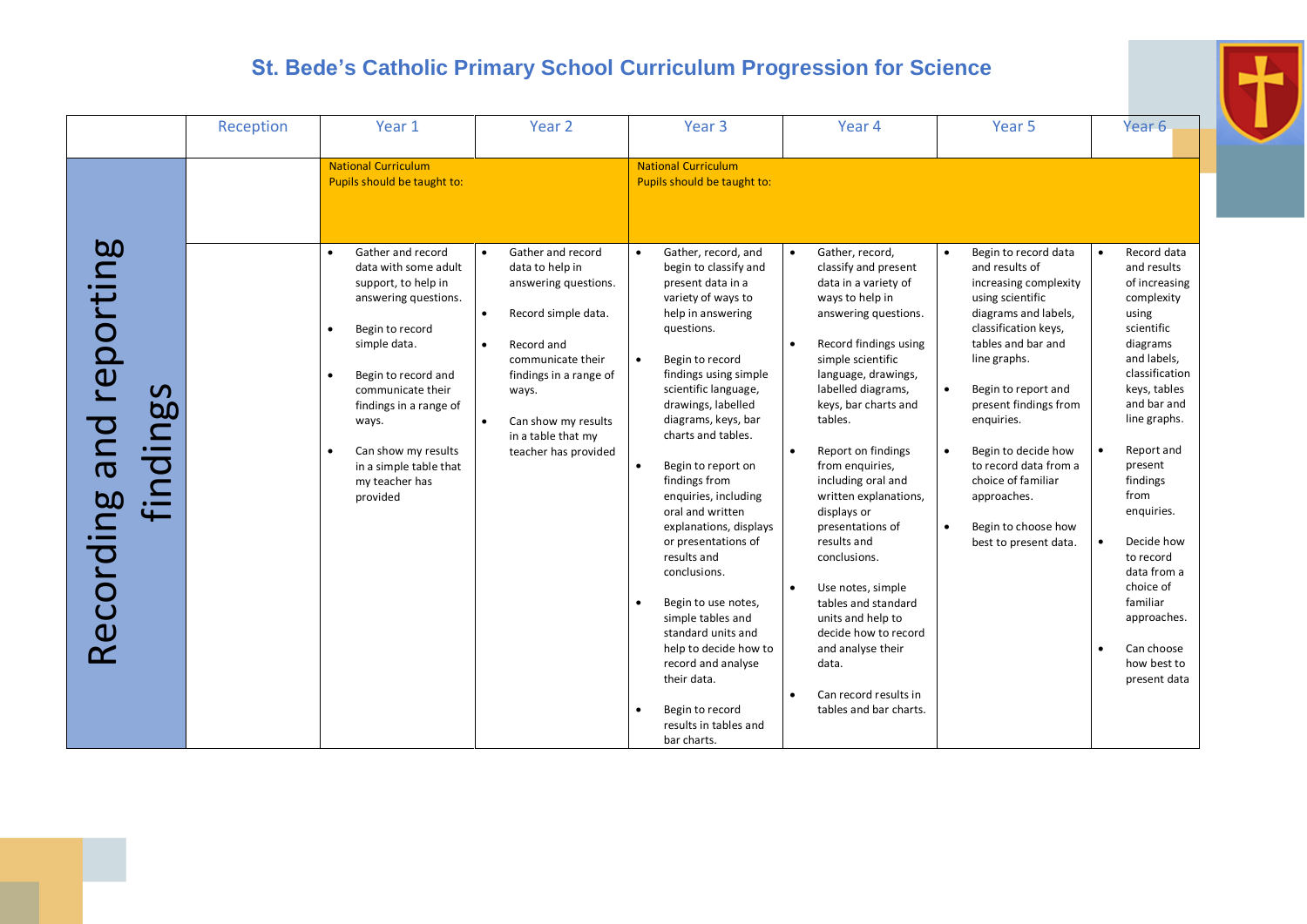|                                                                                                                                                            | Reception | Year 1                                                                                                                                                                                                                                                                                         | Year 2                                                                                                                                                                                                                                                      | Year 3                                                                                                                                                                                                                                                                                                                           | Year 4                                                                                                                                                                                                                                                                                                       | Year 5                                                                                                                                                    | Year 6                                                                                                                                                           |
|------------------------------------------------------------------------------------------------------------------------------------------------------------|-----------|------------------------------------------------------------------------------------------------------------------------------------------------------------------------------------------------------------------------------------------------------------------------------------------------|-------------------------------------------------------------------------------------------------------------------------------------------------------------------------------------------------------------------------------------------------------------|----------------------------------------------------------------------------------------------------------------------------------------------------------------------------------------------------------------------------------------------------------------------------------------------------------------------------------|--------------------------------------------------------------------------------------------------------------------------------------------------------------------------------------------------------------------------------------------------------------------------------------------------------------|-----------------------------------------------------------------------------------------------------------------------------------------------------------|------------------------------------------------------------------------------------------------------------------------------------------------------------------|
|                                                                                                                                                            |           | <b>National Curriculum.</b><br>Pupils should be taught to:                                                                                                                                                                                                                                     |                                                                                                                                                                                                                                                             | <b>National Curriculum</b><br>Pupils should be taught to:                                                                                                                                                                                                                                                                        |                                                                                                                                                                                                                                                                                                              |                                                                                                                                                           |                                                                                                                                                                  |
| <b>bo</b><br>$\Omega$<br>$\overline{\phantom{a}}$<br><b>b.0</b><br>bo<br>$\overline{\mathbf{g}}$<br>$\mathsf{C}$<br>i∠<br>:<br><b>S</b><br>ᢐ<br>entif<br>ത |           | Identify and classify<br>with some support.<br>To begin to observe<br>$\bullet$<br>and identify, compare<br>and describe.<br>To begin to use<br>$\bullet$<br>simple features to<br>compare objects,<br>materials and living<br>things and, with help,<br>decide how to sort<br>and group them. | Identify and classify.<br>$\bullet$<br>Observe and identify,<br>$\bullet$<br>compare and<br>describe.<br>Use simple features<br>$\bullet$<br>to compare objects,<br>materials and living<br>things and, with help,<br>decide how to sort<br>and group them. | Begin to identify<br>differences,<br>similarities or<br>changes related to<br>simple scientific ideas<br>and processes.<br>Begin to talk about<br>criteria for grouping,<br>sorting and<br>classifying and use<br>simple keys.<br>Begin to compare<br>and group according<br>to behaviour or<br>properties, based on<br>testing. | Identify differences,<br>$\bullet$<br>similarities or<br>changes related to<br>simple scientific ideas<br>and processes.<br>Talk about criteria for<br>grouping, sorting and<br>classifying and use<br>simple keys.<br>Compare and group<br>according to<br>behaviour or<br>properties, based on<br>testing. | Begin to use and<br>$\bullet$<br>develop keys and<br>other information<br>records to identify,<br>classify and describe<br>living things and<br>materials | Use and<br>$\bullet$<br>develop<br>keys and<br>other<br>information<br>records to<br>identify,<br>classify and<br>describe<br>living things<br>and<br>materials. |

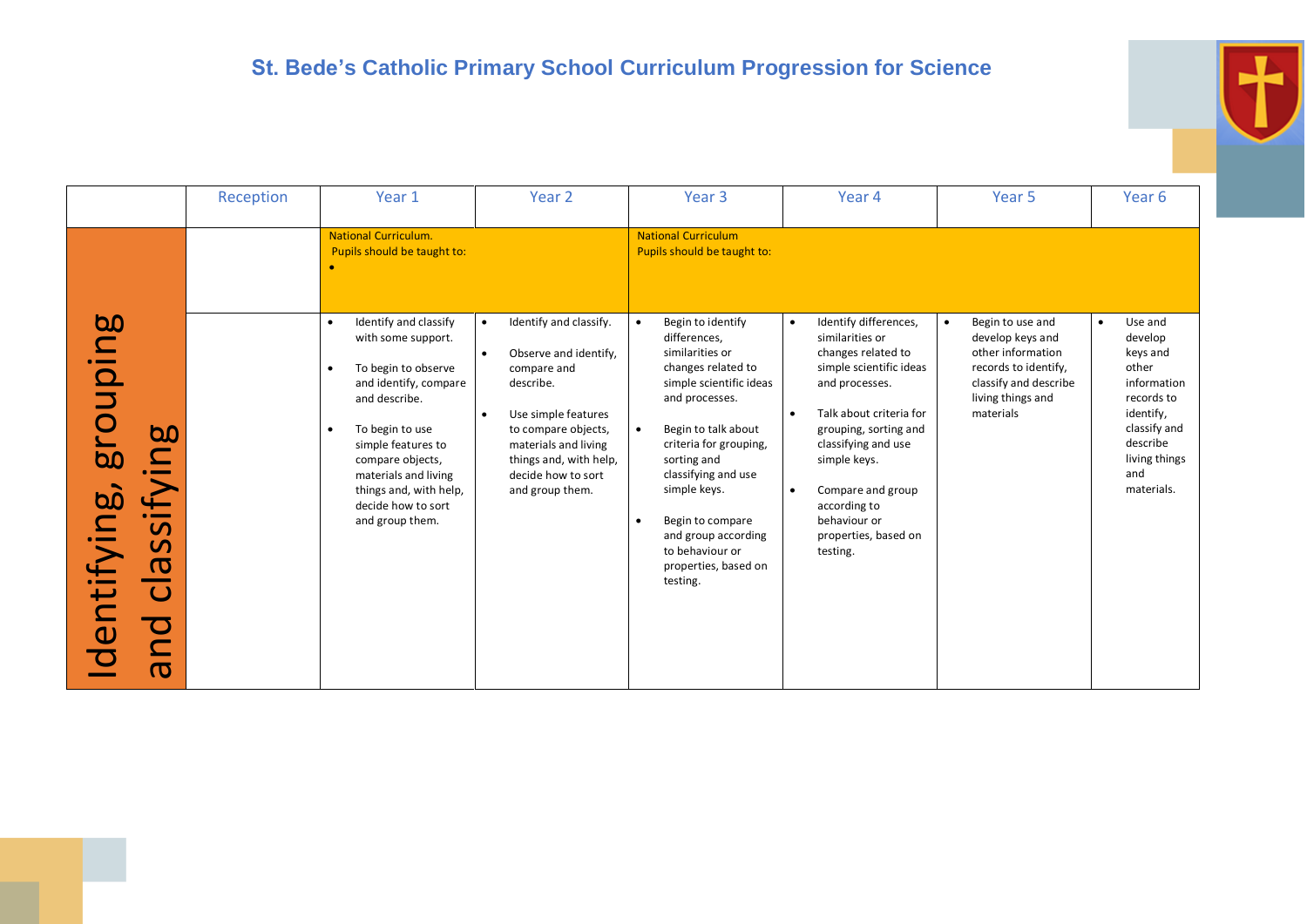

|                                   | Reception | Year 1                                                                                                        | Year 2                                                                                   | Year <sub>3</sub>                                                                                                    | Year 4                                                                                              | Year 5                                                                     | Year 6                                                           |
|-----------------------------------|-----------|---------------------------------------------------------------------------------------------------------------|------------------------------------------------------------------------------------------|----------------------------------------------------------------------------------------------------------------------|-----------------------------------------------------------------------------------------------------|----------------------------------------------------------------------------|------------------------------------------------------------------|
|                                   |           | To begin to use<br>simple secondary<br>sources to find                                                        | Use simple secondary<br>$\bullet$<br>sources to find<br>answers.                         | <b>National Curriculum</b><br>Pupils should be taught to:<br>Begin to recognise<br>when and how<br>secondary sources | Begin to recognise<br>when and how<br>secondary sources                                             | Begin to recognise<br>$\bullet$<br>which secondary<br>sources will be most | Recognise<br>$\bullet$<br>which<br>secondary                     |
| ത<br>$\frac{0}{5}$<br>$\mathbf 0$ |           | answers.<br>To begin to find<br>$\bullet$<br>information to help<br>me from books and<br>computers with help. | Can find information<br>$\bullet$<br>to help me from<br>books and computers<br>with help | might help to answer<br>questions that cannot<br>be answered through<br>practical<br>investigations.                 | might help to answer<br>questions that cannot<br>be answered through<br>practical<br>investigations | useful to research<br>their ideas                                          | sources will<br>be most<br>useful to<br>research<br>their ideas. |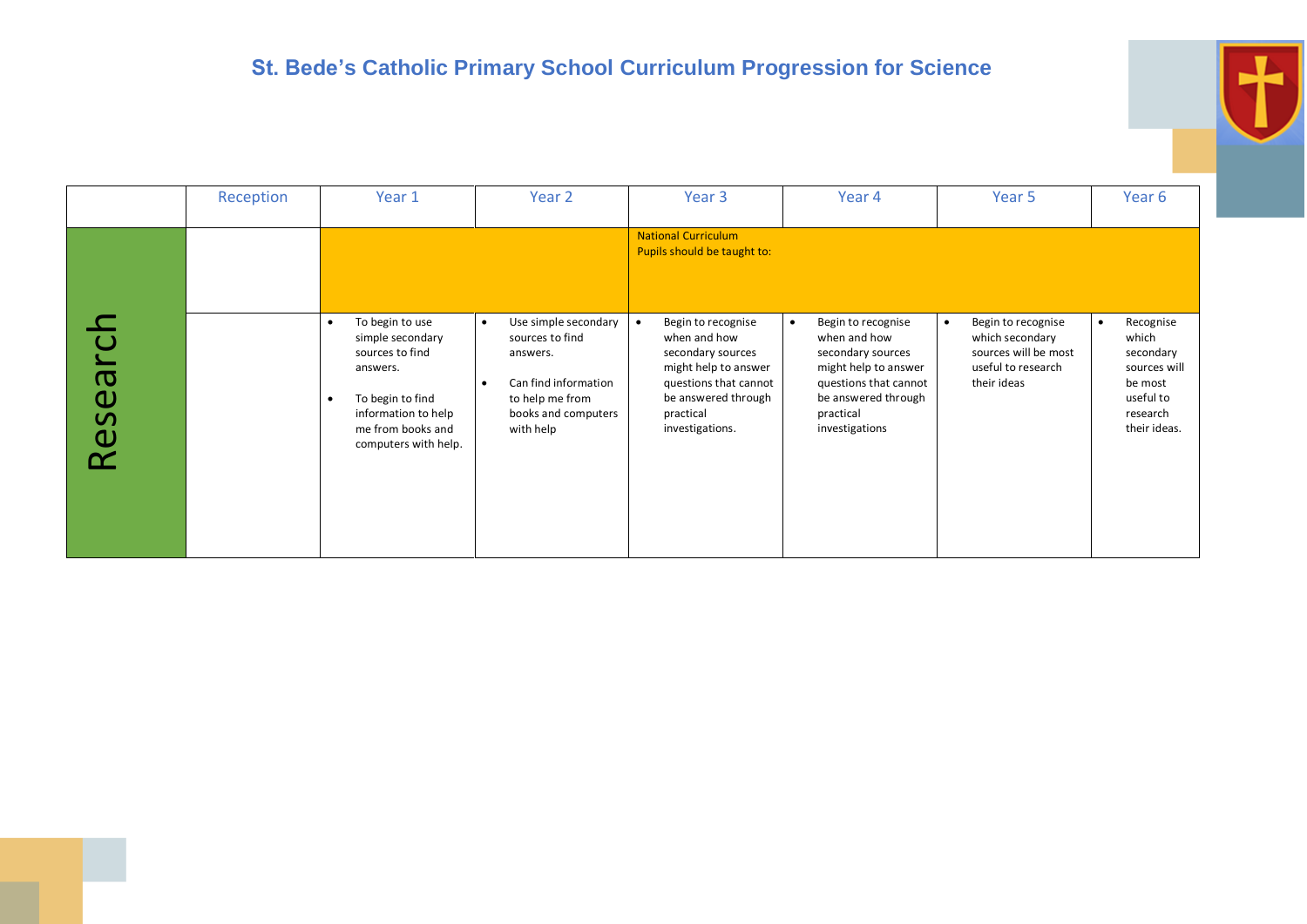|            | Reception | Year 1                                                                                                                                                                                                                                                                  | Year 2                                                                                                                                                                                                                                | Year <sub>3</sub>                                                                                                                                                                                                                                                                                                                                                                                                                                                                                                                                                                                                                                                                                                                                                                                                   | Year 4                                                                                                                                                                                                                                                                                                                                                                                                                                                                                                                                                                                                                                                                                                     | Year 5                                                                                                                                                                                                                                                                                                                                                                                                                                                                                                                                                                                                                                            | Year <sub>6</sub>                                                                                                                                                                                                                                                                                                                                                                                                                                                                                                                                                                                                                                                                                                                              |
|------------|-----------|-------------------------------------------------------------------------------------------------------------------------------------------------------------------------------------------------------------------------------------------------------------------------|---------------------------------------------------------------------------------------------------------------------------------------------------------------------------------------------------------------------------------------|---------------------------------------------------------------------------------------------------------------------------------------------------------------------------------------------------------------------------------------------------------------------------------------------------------------------------------------------------------------------------------------------------------------------------------------------------------------------------------------------------------------------------------------------------------------------------------------------------------------------------------------------------------------------------------------------------------------------------------------------------------------------------------------------------------------------|------------------------------------------------------------------------------------------------------------------------------------------------------------------------------------------------------------------------------------------------------------------------------------------------------------------------------------------------------------------------------------------------------------------------------------------------------------------------------------------------------------------------------------------------------------------------------------------------------------------------------------------------------------------------------------------------------------|---------------------------------------------------------------------------------------------------------------------------------------------------------------------------------------------------------------------------------------------------------------------------------------------------------------------------------------------------------------------------------------------------------------------------------------------------------------------------------------------------------------------------------------------------------------------------------------------------------------------------------------------------|------------------------------------------------------------------------------------------------------------------------------------------------------------------------------------------------------------------------------------------------------------------------------------------------------------------------------------------------------------------------------------------------------------------------------------------------------------------------------------------------------------------------------------------------------------------------------------------------------------------------------------------------------------------------------------------------------------------------------------------------|
|            |           | <b>National Curriculum</b><br>Pupils should be taught to:<br>Begin to talk about<br>$\bullet$<br>what they have<br>found out and how                                                                                                                                    | Talk about what<br>they have found<br>out and how they                                                                                                                                                                                | <b>National Curriculum</b><br>Pupils should be taught to:<br>I am beginning to use<br>$\bullet$<br>results to draw simple<br>conclusions, make                                                                                                                                                                                                                                                                                                                                                                                                                                                                                                                                                                                                                                                                      | Using results to draw<br>$\bullet$<br>simple conclusions,<br>make predictions for                                                                                                                                                                                                                                                                                                                                                                                                                                                                                                                                                                                                                          | Am beginning to<br>$\bullet$<br>report and present<br>findings from                                                                                                                                                                                                                                                                                                                                                                                                                                                                                                                                                                               | Reporting and<br>presenting findings<br>from enquiries,                                                                                                                                                                                                                                                                                                                                                                                                                                                                                                                                                                                                                                                                                        |
| Conclusion |           | they found it out<br>$\bullet$<br>To begin to say<br>what happened in<br>my investigation.<br>$\bullet$<br>To begin to say<br>whether I was<br>surprised at the<br>results or not.<br>$\bullet$<br>To begin to say<br>what I would<br>change about my<br>investigation. | found it out.<br>To say what<br>$\bullet$<br>happened in my<br>investigation.<br>To say whether I<br>$\bullet$<br>was surprised at<br>the results or not.<br>To say what I<br>$\bullet$<br>would change<br>about my<br>investigation. | predictions for new<br>values, suggest<br>improvements and raise<br>further questions.<br>Am beginning to use<br>$\bullet$<br>straightforward scientific<br>evidence to answer<br>questions or to support<br>their findings.<br>With help, am beginning<br>$\bullet$<br>to look for changes,<br>patterns, similarities and<br>differences in their data<br>in order to draw simple<br>conclusions and answer<br>questions.<br>With support, am<br>$\bullet$<br>beginning to identify new<br>questions arising from the<br>data, make new<br>predictions and find ways<br>of improving what they<br>have already done.<br>Am beginning to see a<br>$\bullet$<br>pattern in my results.<br>Am beginning to say what<br>I found out, linking cause<br>and effect.<br>Am beginning to say how<br>I could make it better | new values, suggest<br>improvements and<br>raise further questions.<br>Use straightforward<br>$\bullet$<br>scientific evidence to<br>answer questions or to<br>support their findings.<br>With help, look for<br>$\bullet$<br>changes, patterns,<br>similarities and<br>differences in their data<br>in order to draw simple<br>conclusions and answer<br>questions.<br>With support, identify<br>$\bullet$<br>new questions arising<br>from the data, make<br>new predictions and<br>find ways of improving<br>what they have already<br>done.<br>Can see a pattern in my<br>results.<br>Can say what I found<br>$\bullet$<br>out, linking cause and<br>effect.<br>Can say how I could<br>make it better. | enguiries,<br>including<br>conclusions, causal<br>relationships and<br>explanations of and<br>degree of trust in<br>results, in oral and<br>written forms such<br>as displays and<br>other<br>presentations.<br>Begin to identify<br>scientific evidence<br>hat has been used<br>to support or<br>refute ideas or<br>arguments.<br>Begin to draw<br>$\bullet$<br>conclusions based<br>on their data and<br>observations, use<br>evidence to justify<br>their ideas, use<br>scientific<br>knowledge and<br>understanding to<br>explain their<br>findings.<br>$\bullet$<br>Begin to use test<br>results to make<br>predictions to set<br>up further | including conclusions,<br>causal relationships<br>and explanations of<br>and degree of trust in<br>results, in oral and<br>written forms such as<br>displays and other<br>presentations.<br>Identify scientific<br>evidence that has<br>been used to support<br>or refute ideas or<br>arguments.<br>Draw conclusions<br>based on their data<br>and observations, use<br>evidence to justify<br>their ideas, use<br>scientific knowledge<br>and understanding to<br>explain their findings.<br>Use test results to<br>$\bullet$<br>make predictions to<br>set up further<br>comparatives and fair<br>tests.<br>Look for different<br>causal relationships<br>in their data and<br>identify evidence that<br>refutes or supports<br>their ideas. |